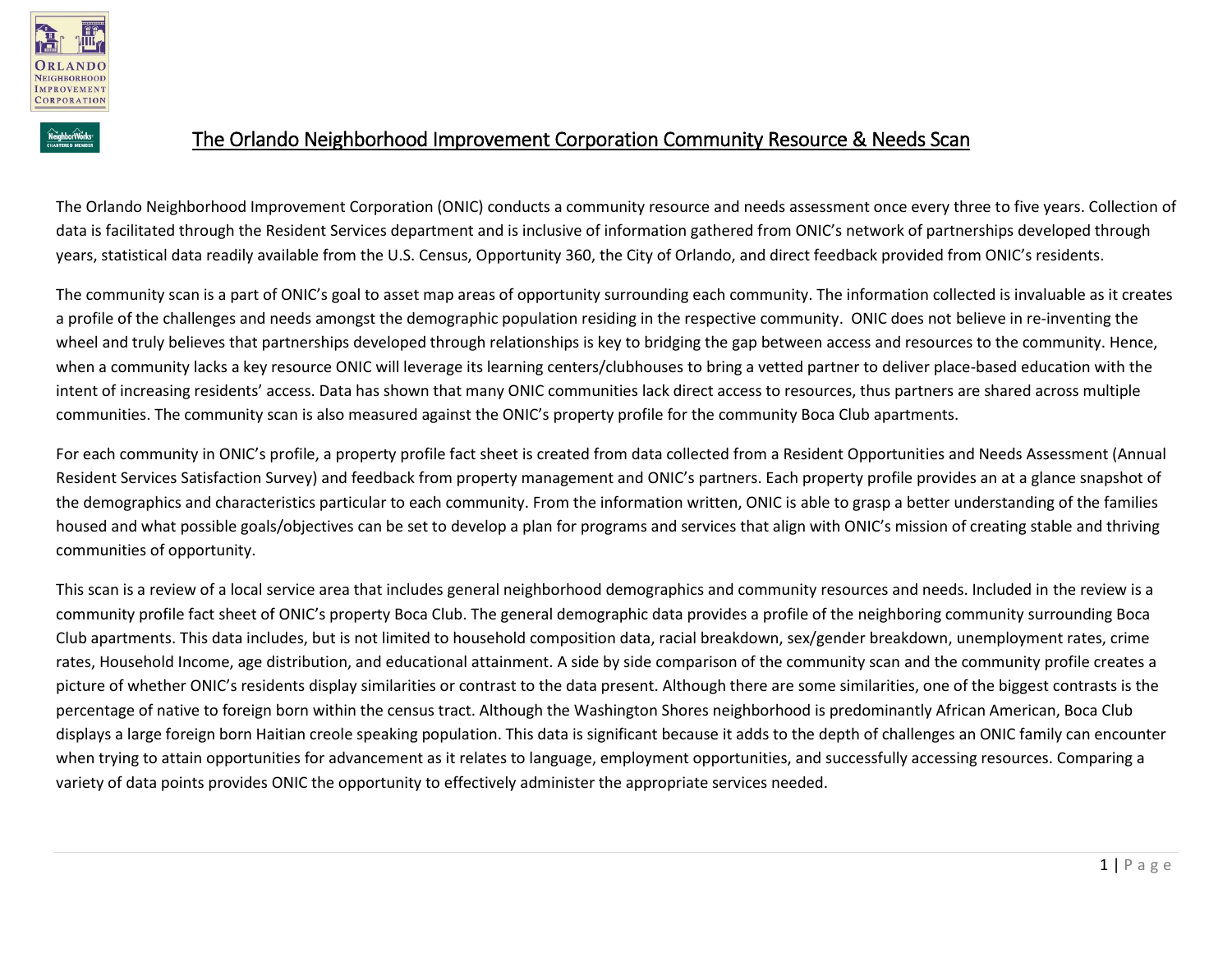



# The Orlando Neighborhood Improvement Corporation Community Resource & Needs Scan

| <b>Community Demographic Profile</b> |                                                                                                                                                                                                                                                                                                                                                                                                                                                                                                                                                                                                                                                                                                                                                                                                                                                                                                                                                                                                                                                                                                                                                                                                                                                                                                                                                                                                                                                                                                                                       |  |
|--------------------------------------|---------------------------------------------------------------------------------------------------------------------------------------------------------------------------------------------------------------------------------------------------------------------------------------------------------------------------------------------------------------------------------------------------------------------------------------------------------------------------------------------------------------------------------------------------------------------------------------------------------------------------------------------------------------------------------------------------------------------------------------------------------------------------------------------------------------------------------------------------------------------------------------------------------------------------------------------------------------------------------------------------------------------------------------------------------------------------------------------------------------------------------------------------------------------------------------------------------------------------------------------------------------------------------------------------------------------------------------------------------------------------------------------------------------------------------------------------------------------------------------------------------------------------------------|--|
| Date:                                | 2021                                                                                                                                                                                                                                                                                                                                                                                                                                                                                                                                                                                                                                                                                                                                                                                                                                                                                                                                                                                                                                                                                                                                                                                                                                                                                                                                                                                                                                                                                                                                  |  |
| Neighborhood/Area                    | ONIC's community Boca Club is located in one of Orlando's first historically African American owned community, Washington Shores<br>community. Established in 1949, by the Orlando Negro Chamber of Commerce, Washington Shores became one of the first<br>developments where all housing would be owned by Negro citizens. As the city of Orlando expanded the city limits to include<br>Washington Shores, civic cooperation between government, citizens, and local businesses helped to establish a threshold for attaining<br>stable homeownership. Currently, Washington Shores remains a predominantly African American community. The neighborhood<br>consists of a mixture of multi-family complexes, single-family homes, churches, business, and schools. Residents also have access to<br>public transportation and a neighborhood grocery store. Residents' desire for change resulted in many meetings with the City and a<br>Washington task force. During these meetings, residents created a vision plan for increasing public improvements, access to services,<br>decreasing crime, and developing additional housing. Ultimately, the intent of this plan would attract more families, services, and<br>potential businesses with the hopes of stabilizing the community.                                                                                                                                                                                                                                         |  |
| <b>Property Profile</b>              | Built in 1989, ONIC acquired Boca Club apartments in 1997. As a part of ONIC's portfolio, Boca Club has undergone positive structural<br>and code improvements to ensure quality housing. Unique in comparison to other multi-family complexes, ONIC offers residents access<br>to a robust and comprehensive Resident Services Program. For Boca Club, Resident Services has played a direct hand in increasing<br>community quality of life. As a result, residents have access to an on-site Resident Services Center, the clubhouse/learning center, a<br>grant sponsored computer lab, a KABOOM! playground, and ONIC's partners. Unlike its neighboring communities, Boca Club houses a<br>large Haitian Creole speaking immigrant population. With the average household income sitting at \$26,935, these predominantly<br>single-parent households encounter several barriers which limit's a family's access to opportunities to increasing their quality of life.<br>From limited English and literacy skills to working multiple low wage jobs lacking income supports, many families struggle with<br>maintaining a sense of stability as they wade through fragile socio-economic unexpected situations. These challenges are in direct<br>correlation to the property challenges. From noncompliance with housekeeping standards, lease violations, mildew reoccurrences to<br>not abiding to house rules, these factors are all potential reasons that can result in a negative tenancy history. This, would in turn, |  |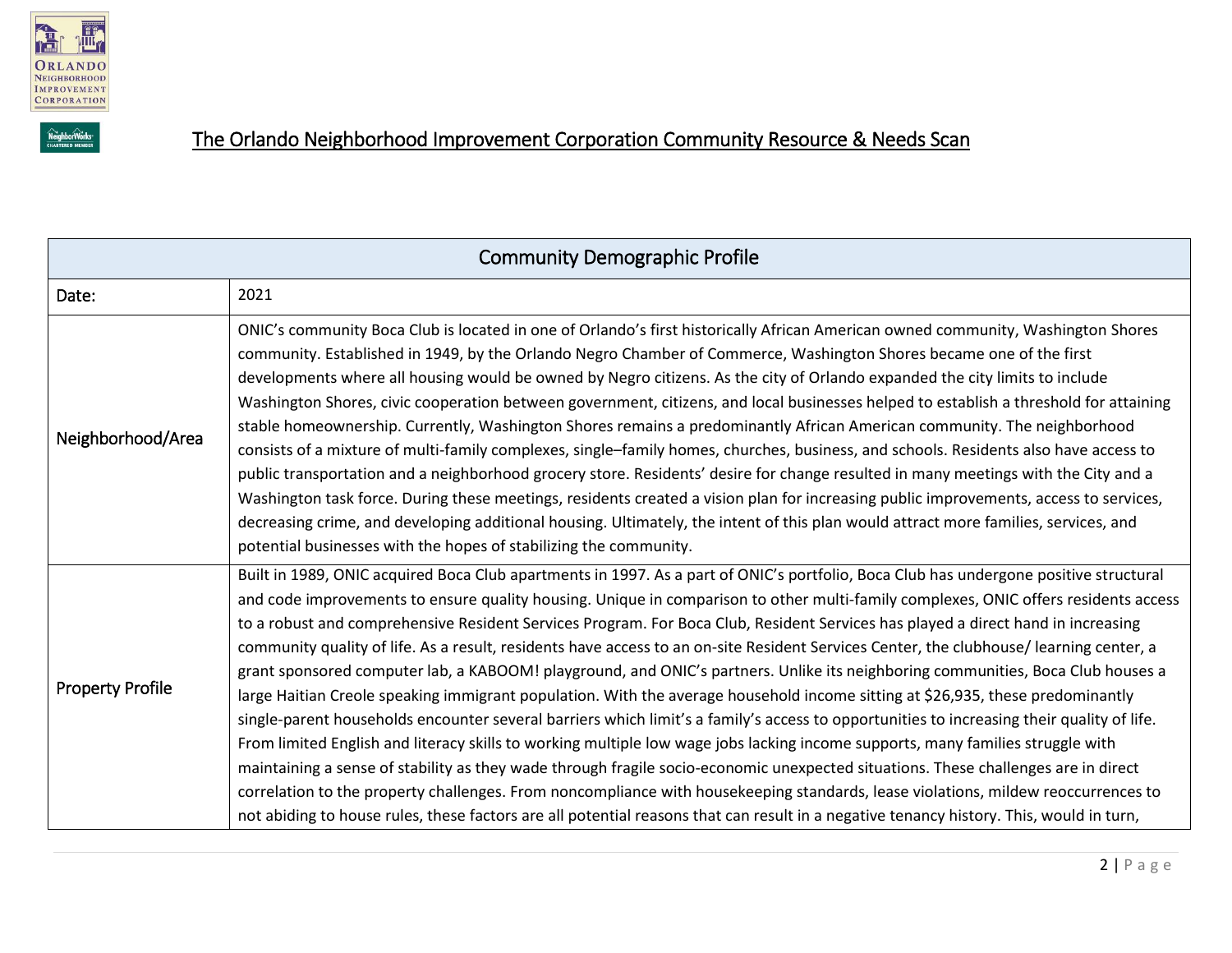

|                                                              | directly affect a family's ability to maintain their housing and obtain quality/affordable housing in the future. Additionally, physical<br>structural challenges of the complex, can hinder a family's quality of life, hinder successful tenancy, and eventually aid in an un-<br>stabilized community. Assessing the challenges of a community, helps Resident Services to design a plan for implementing services and<br>programming that will have a direct hand in impactful and positive outcomes.                                                                                                                                                                                                                                                                                                                                                                                                                                                                                                                                                                                                                                                                                                                                                                                                                                                                                                                                                                                                                                                                                                                                                                                              |
|--------------------------------------------------------------|--------------------------------------------------------------------------------------------------------------------------------------------------------------------------------------------------------------------------------------------------------------------------------------------------------------------------------------------------------------------------------------------------------------------------------------------------------------------------------------------------------------------------------------------------------------------------------------------------------------------------------------------------------------------------------------------------------------------------------------------------------------------------------------------------------------------------------------------------------------------------------------------------------------------------------------------------------------------------------------------------------------------------------------------------------------------------------------------------------------------------------------------------------------------------------------------------------------------------------------------------------------------------------------------------------------------------------------------------------------------------------------------------------------------------------------------------------------------------------------------------------------------------------------------------------------------------------------------------------------------------------------------------------------------------------------------------------|
| <b>Identified Community</b><br>Leaders/Potential<br>Partners | ONIC has a rich network of established key partners that have assisted residents and the community of Boca Club with greater access<br>to resources. Without these relationships, ONIC would struggle to fulfill its mission of creating thriving communities of opportunity<br>through quality, affordable housing, with engaged residents in a service-enriched environment. A few of the partners identified are as<br>follows: The City of Orlando, Wells Fargo, former Commissioner Samuel B. Ings, Heart of Florida United Way, Goodwill Industries of<br>Central Florida, Miracle of Love. For a complete list, please refer to the list of partners please refer to the pages below. These partners<br>provide a wealth of resources to residents that sometimes can result in scholarship opportunities for youth and adults in the form of<br>economic and social pursuits of personal betterment (e.g. DR. Phillips Youth Summer Music Fellowship or CareerSource Continuing<br>Education Scholarships). Noting that many residents are challenged with multiple barriers, ONIC leverages its housing to provide place-<br>based/on site programming and activities. Partners from the network use the clubhouse and learning centers to provide activities<br>ranging from health fairs, employability workshops, financial literacy classes, neighborhood watch meetings, Thanksgiving Turkey<br>giveaways, nutrition workshop, bingo and resource specific activities, youth enrichment activities, and more. These activities increase<br>residents' skill, confidence, awareness to resources, and sense of trust with reputable vetted agencies and institutions in the<br>community. |
| <b>Community Assets</b>                                      | Some of Washington Shores community assets include churches, schools, the City of Orlando Fire Department, Frontline Outreach, and<br>small businesses. Residents also have access to a neighborhood Walmart grocery store, public transportation, and the Washington<br>Shores Neighborhood Association.                                                                                                                                                                                                                                                                                                                                                                                                                                                                                                                                                                                                                                                                                                                                                                                                                                                                                                                                                                                                                                                                                                                                                                                                                                                                                                                                                                                              |
| Community<br>Challenges                                      | Residents of the Washington Shores Community encounter many challenges from lack of access to local social services, safety and<br>security, and transportation to name a few. Although Washington Shores sits near the border of Orlando's City limits, residents often<br>lack access and knowledge of social services. Reliable transportation or access to computer/technological skills is the first need to be<br>met prior to seeking access. If a family lacks access their chances of obtaining those much needed services significantly decreases. Next<br>to Boca Club is the private community resources Front Line Outreach. Though, considered an asset to the neighborhood, Boca Club<br>families are not participative because the lack the funds to attend. Thus, for ONIC, the importance of free place-based access to a<br>Resident Services Coordinator, on-going services, and ONIC's network of partners is key to increasing a family's chance of improving                                                                                                                                                                                                                                                                                                                                                                                                                                                                                                                                                                                                                                                                                                                    |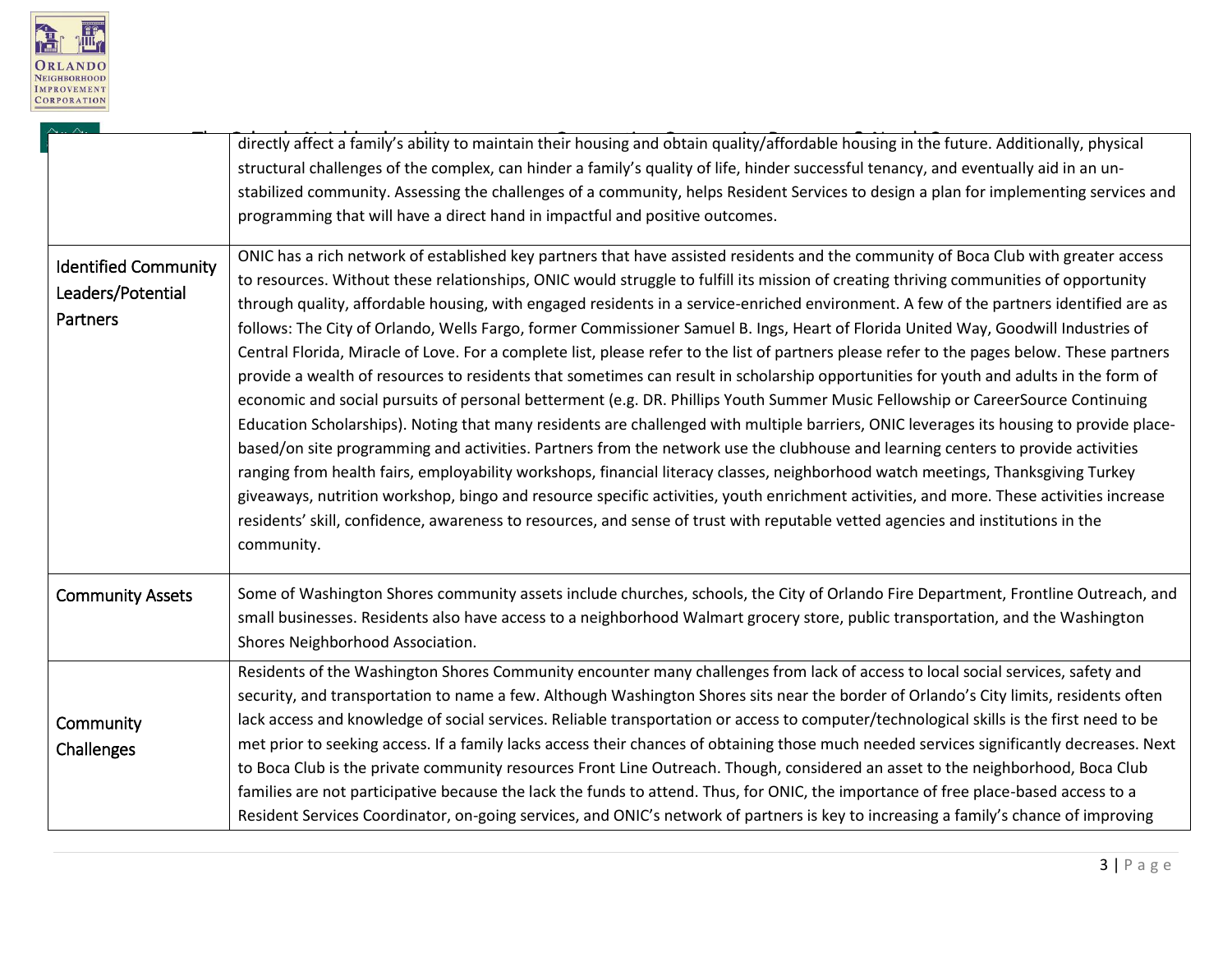

 $\scriptstyle\sim$ 

|                          | their quality of life. To increase safety and security Washington Shores has implemented the use of Crime Prevention Through      |
|--------------------------|-----------------------------------------------------------------------------------------------------------------------------------|
|                          | Environmental design (CPTED) and increasing communication between the community and the police. Similarly, for Boca Club, ONIC's  |
|                          | RSP has facilitated community meetings to encourage a stronger relationship between police and residents. ONIC has also           |
|                          | implemented efforts of CPTED throughout Boca Club such as lightening to discourage crime activity. Transportation in the form of  |
|                          | volume and speed is another big concern. As part of the vision plan's initiative implementing proposed median road diet's to calm |
|                          | traffic and increase pedestrian friendliness.                                                                                     |
| <b>Census Tract Data</b> | 117.02                                                                                                                            |
| <b>Unemployment Rate</b> | 13.8%                                                                                                                             |
| % People in Poverty      | Poverty Rate for population 25 years and over by educational attainment:                                                          |
|                          | 48.8% < HS Degree, 38.5% HS Grad, Some College 23.3%, 4.2% Bachelors                                                              |
| <b>Average Household</b> | \$28,377                                                                                                                          |
| <b>Income</b>            |                                                                                                                                   |
| Homeowners vs.           | 40.8% Owner Occupied Housing Units vs. 59.2% Renter Occupied Housing Units                                                        |
| <b>Renters</b>           |                                                                                                                                   |
| Race                     | 96.9% Black or African American, 2.4% White, 1.4% Asian                                                                           |
| Native vs. Foreign       | 89% Native Born vs. 11% foreign Born                                                                                              |
| <b>Born</b>              |                                                                                                                                   |
| <b>Age Distribution</b>  | $21.1\% < 18$ years old; 78.9% = 18 years and over                                                                                |
| <b>Educational</b>       | 6.1% Master's Degree+, 42.2 % Bachelor's Degree, 76.1% High School Diploma or Higher                                              |
| <b>Attainment</b>        |                                                                                                                                   |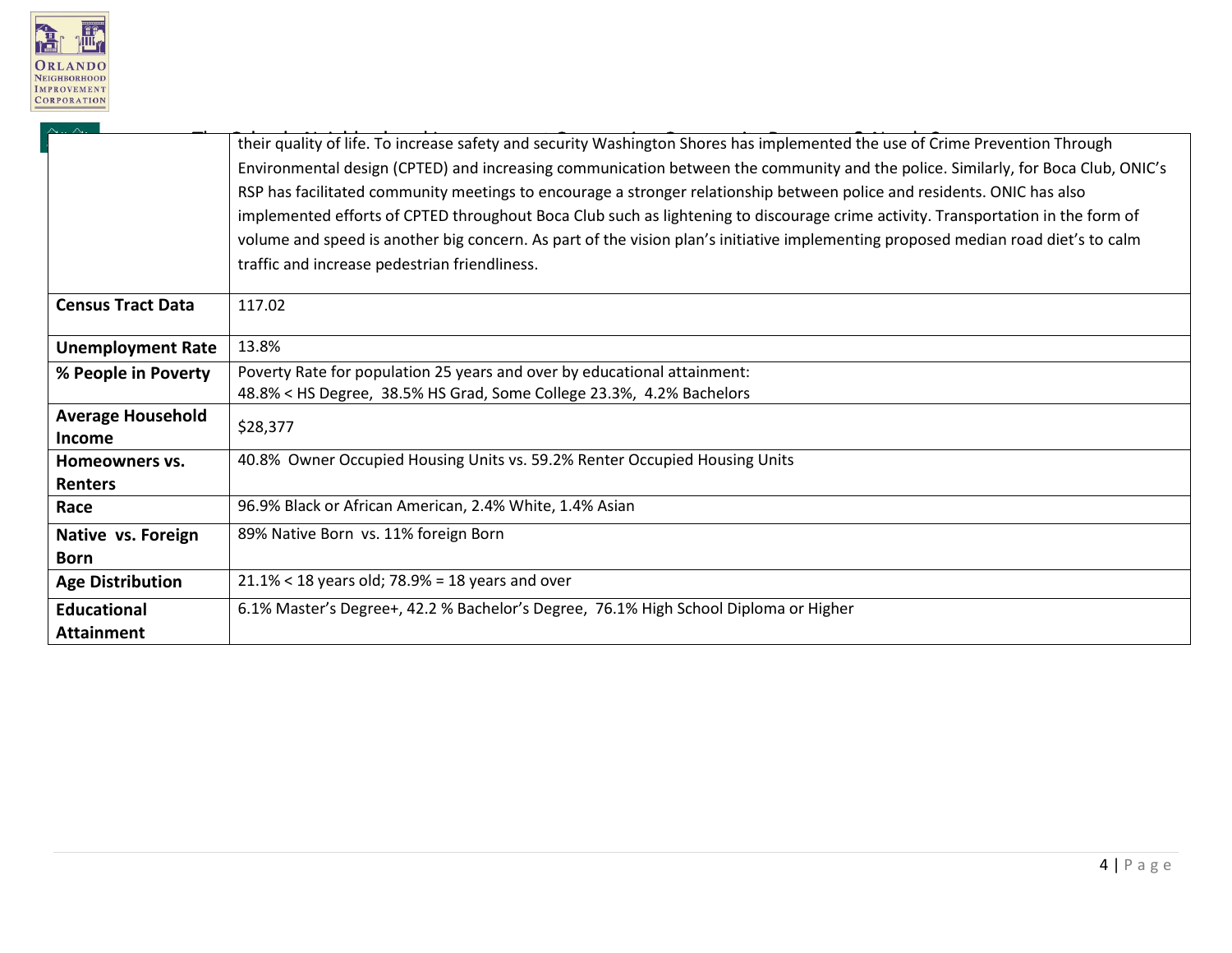

| <b>Ngorîna</b> unity                                                                                                                                                                                                                                                                                                                                                                                                                             | The Orlando Neighborhood Improvement Corporation Comment by Reise Enter Serveds Scan                                                                                                                                                                                                                                                                                                                                                                                                                                     |
|--------------------------------------------------------------------------------------------------------------------------------------------------------------------------------------------------------------------------------------------------------------------------------------------------------------------------------------------------------------------------------------------------------------------------------------------------|--------------------------------------------------------------------------------------------------------------------------------------------------------------------------------------------------------------------------------------------------------------------------------------------------------------------------------------------------------------------------------------------------------------------------------------------------------------------------------------------------------------------------|
| <b>Address</b>                                                                                                                                                                                                                                                                                                                                                                                                                                   | 3114 C.R. Smith Street, Orlando, FL 32805                                                                                                                                                                                                                                                                                                                                                                                                                                                                                |
| Neighborhood/Area                                                                                                                                                                                                                                                                                                                                                                                                                                | <b>Washington Shores</b>                                                                                                                                                                                                                                                                                                                                                                                                                                                                                                 |
| <b>Description</b>                                                                                                                                                                                                                                                                                                                                                                                                                               |                                                                                                                                                                                                                                                                                                                                                                                                                                                                                                                          |
| <b>Resident Profile</b>                                                                                                                                                                                                                                                                                                                                                                                                                          | <b>Property Profile</b>                                                                                                                                                                                                                                                                                                                                                                                                                                                                                                  |
| Average household income \$26,935<br>Approximate number of youth: 201<br>Approximate demographics (2019): 91.9 % Non-Hispanic/Latino, 7.31 % Latino and<br>1% white<br>Percentage of affordable housing units: 100%<br>٠<br>Family, single-parent households and predominant immigrant population                                                                                                                                                | Total number of units: 216 (16 one bedroom units; 168 two bedroom units; 32 three bedroom units)<br><b>Built: 1989</b><br>Acquired 1997<br>Building type: Concrete block<br>Amenities: Clubhouse, Learning Center, Computer Lab, Playground, Laundry and Resident Services<br>Center.                                                                                                                                                                                                                                    |
| <b>Challenges</b>                                                                                                                                                                                                                                                                                                                                                                                                                                |                                                                                                                                                                                                                                                                                                                                                                                                                                                                                                                          |
| <b>Residents and Community</b><br>Drug activity from residents/nonresidents<br>$\bullet$<br>Large immigrant population with limited English Skills, Language barriers resulting in<br>limited access to resources<br>Lack of living wage.<br>٠<br>Fragile economic situations and lack of savings or emergency funds<br>Unsupervised youth<br>٠<br>Lack of participation from African American Community<br>Food shortage from inadequate income | Medicare, mental health services), resulting in an underserved population.<br>Decrease in evictions and skips but high delinquency.<br>Vacancy stabilizing - decrease in the last 6 months.<br>Limited capacity to navigate benefits (SNAP, Medicaid,<br>Property<br>Noncompliance with Housekeeping Standards<br>Mildew reoccurrences in several units<br>Non-residents or guest contributing to lease violations<br>Appliances not properly maintained<br>Loitering in the common areas-not abiding by the House Rules |
| Needs - Type and Extent                                                                                                                                                                                                                                                                                                                                                                                                                          |                                                                                                                                                                                                                                                                                                                                                                                                                                                                                                                          |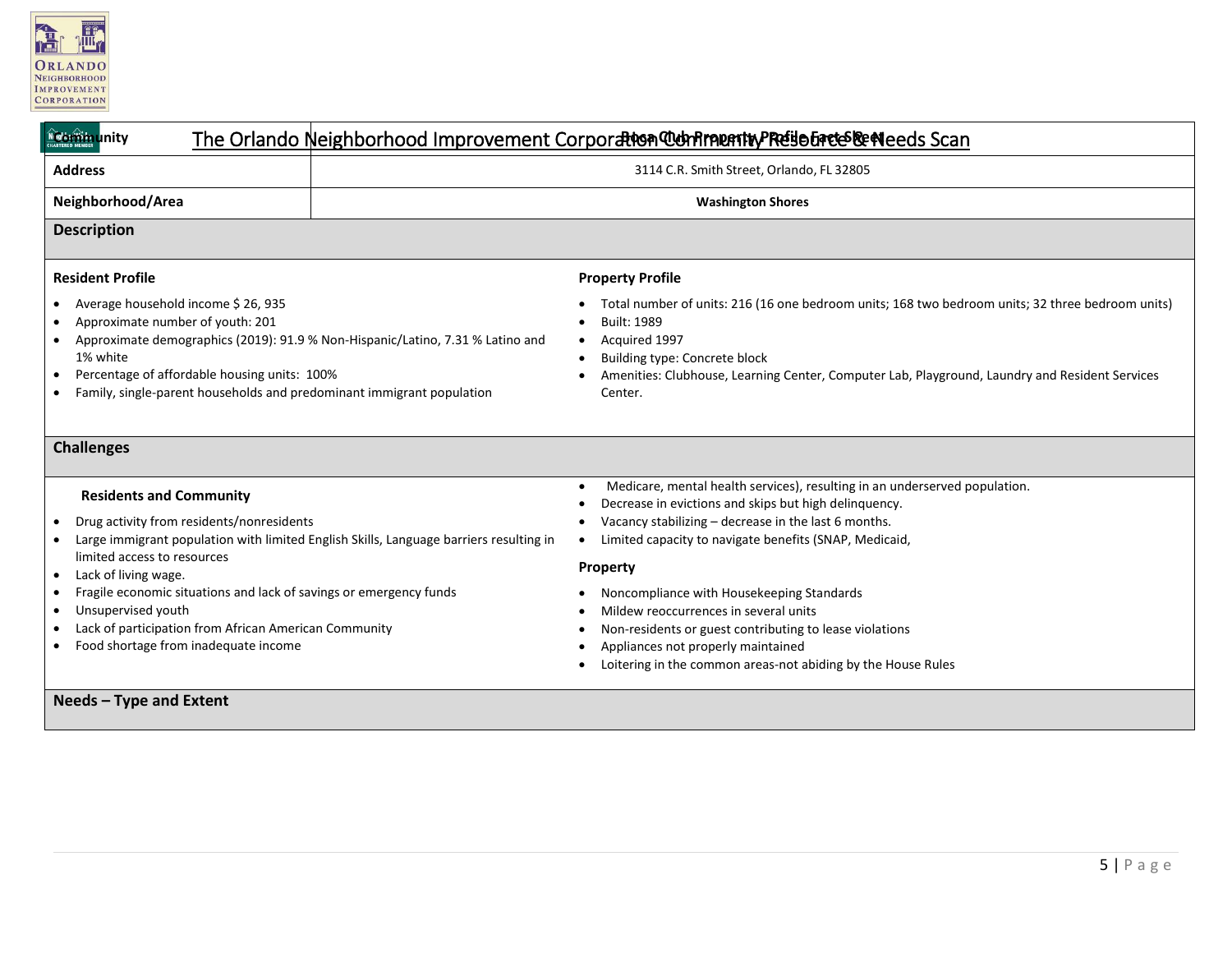

**borWorks**<br>Red Member

#### The Orlando Neighborhood Improvement Corporation Community Resource & Needs Scan

#### **Residents and Community**

#### **Property**

- Lack of trust with management, courtesy officers and community resource agencies
- Increased knowledge of financial management
- ESL/ABE workshops to encourage educational achievement
- Employment enhancement workshops focusing on skill building and job retraining
- Youth enrichment activities, particularly homework help
- Information on available community resources
- Apartment readiness workshops (how to care for and maintain and apartment; Housekeeping and mold.
- Unit tile replacement as needed
- Gutter, Soffit and Fascia Replacement
- Exterior painting and Window Replacement
- Housekeeping Demos; care for appliances and mildew
- HVAC Demo Training
- Ongoing Cabinet and appliance replacement
- Bathroom Upgrade-Tub & Tile Wall Enclosure Replacement as needed
- Cameras

| <b>Goals - Objectives</b>                                                                                                                                                                                                                                                                                                                                                                                                                                                                                                                                                                                                                                                                                                | <b>Outcomes</b>                                                                                                                                                                                                                                                                                                                                                                                                                                                                                                                                                                                               |
|--------------------------------------------------------------------------------------------------------------------------------------------------------------------------------------------------------------------------------------------------------------------------------------------------------------------------------------------------------------------------------------------------------------------------------------------------------------------------------------------------------------------------------------------------------------------------------------------------------------------------------------------------------------------------------------------------------------------------|---------------------------------------------------------------------------------------------------------------------------------------------------------------------------------------------------------------------------------------------------------------------------------------------------------------------------------------------------------------------------------------------------------------------------------------------------------------------------------------------------------------------------------------------------------------------------------------------------------------|
|                                                                                                                                                                                                                                                                                                                                                                                                                                                                                                                                                                                                                                                                                                                          |                                                                                                                                                                                                                                                                                                                                                                                                                                                                                                                                                                                                               |
| <b>Residents and Community</b><br>Regular joint safety meetings with community partners<br>Implement Resident Prosperity Program<br>٠<br>• Monthly Housing Success & Eviction Prevention Program<br>Monthly meet-and-greets with RSP staff & management<br>٠<br>Resident Appreciation Events to engage residents and provide access to<br>$\bullet$<br>benefits/educational information<br>• Provide afterschool programming for youth to be engaged<br>• Computer classes and monthly access to benefits classes<br>Provide ESL/ABE classes to residents<br>Access to monthly mobile food pantry<br>٠<br>• Community Building and Engagement Activities to bridge the gap and increase<br>understanding across Cultures | Reduction in criminal activity and increased sense of community safety<br>Improve employability skills and career opportunities<br>Greater awareness in financial management and budgeting strategies.<br>Informed & educated residents empowered with the knowledge of resources and the comfort level to<br>voice change/concerns needed in community<br>Decrease residents' fear of police while reducing suspicious activity & increasing eyes on the<br>community<br>Residents maintain their affordable housing, increase financial competency, and have a stable<br>platform for financial improvement |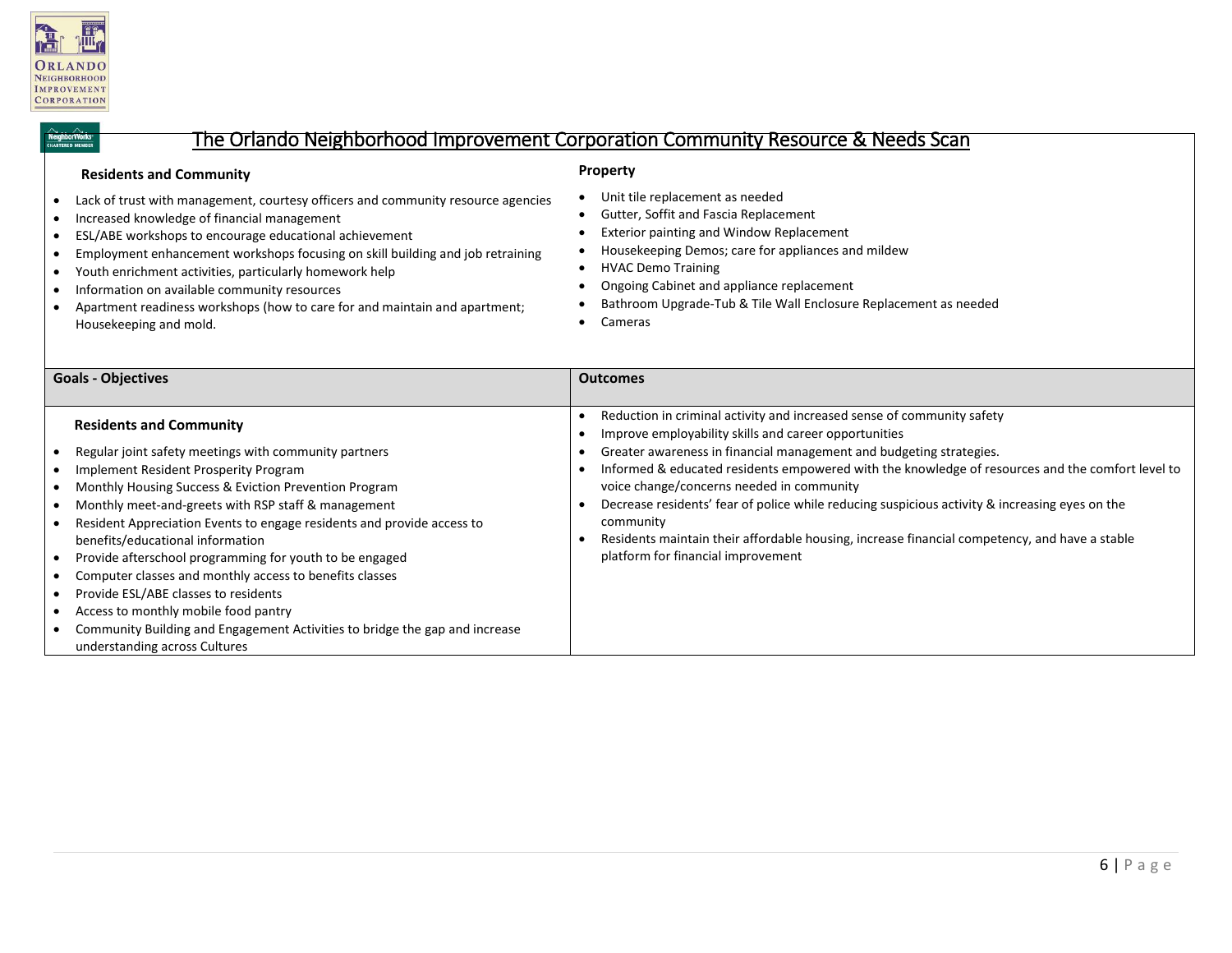



## The Orlando Neighborhood Improvement Corporation Community Resource & Needs Scan

### ONIC Resident Services Program- List of Partners (PY 2018/2019/2020/2021)

|     | <b>PARTNERS</b>                                           | <b>SERVICES PROVIDED</b>                                                                                                                                                                        |
|-----|-----------------------------------------------------------|-------------------------------------------------------------------------------------------------------------------------------------------------------------------------------------------------|
| 1.  | <b>Axiom Bank</b>                                         | Full services exposure to a banking center and relationship building with residents to develop trust and safety with<br>institutions<br>Facilitation of introduction to basic banking etiquette |
| 2.  | <b>Fifth Third</b>                                        | Facilitation of financial literacy education workshops to include money management, credit: building score and repair.                                                                          |
| 3.  | <b>Wells Fargo</b>                                        | Facilitate special workshops on financial asset building.<br>Facilitate, encourage and mentor positive banking relationships.<br>Promote saving, open savings accounts.                         |
| 4.  | <b>Catholic Charities</b>                                 |                                                                                                                                                                                                 |
| 5.  | Charity of Love                                           | Information and referral services to residents on how to access benefits and resources                                                                                                          |
| 6.  | <b>Community Action</b>                                   | Participant assessments, goal identification with action plans.<br>Emergency assistance and case management as needed                                                                           |
| 7.  | Jewish Family Services of Greater Orlando                 |                                                                                                                                                                                                 |
| 8.  | City Of Orlando                                           | Provided guidance, support and grant funding.                                                                                                                                                   |
| 9.  | City of Orlando Fire Department                           | Facilitated fire safety workshops<br>Participated in onsite health fairs                                                                                                                        |
| 10. | Commissioner Samuel B. Ings                               | Continued support and building partnership                                                                                                                                                      |
| 11. | <b>Commissioner Tony Ortiz</b>                            | Representing the residents                                                                                                                                                                      |
| 12. | Central Florida Urban League                              | Provide free financial assessments, budget counseling, money management education, debt management programs,                                                                                    |
| 13. | Consumer Credit Counseling Services of Central<br>Florida | and bankruptcy counseling and education.<br>Partnered in LIFT initiative                                                                                                                        |
| 14. | <b>Operation Hope</b>                                     | Facilitated Homebuyer Seminars onsite - ONIC's communities 'on being a homeowner'.                                                                                                              |
| 15. | Dr. Phillips Center for the Performing Arts               | Provided discounted rate, space and staff for Prodigy showcase                                                                                                                                  |
| 16. | Rosen Hotels                                              | Provided Free space and servers                                                                                                                                                                 |
| 17. | <b>Fleet Farming</b>                                      | Garden installation at various ONC communities<br>٠<br>Provide education and facilitation on gardening and healthy eating                                                                       |
| 18. | Goodwill Industries of Central Florida, INC               | Facilitated Employment skills training workshops<br>Facilitated computer classes                                                                                                                |
| 19. | Harbor House of Central Florida                           | Facilitated educational workshops and training on domestic abuse<br>Referral services to residents on how to access benefits and resources                                                      |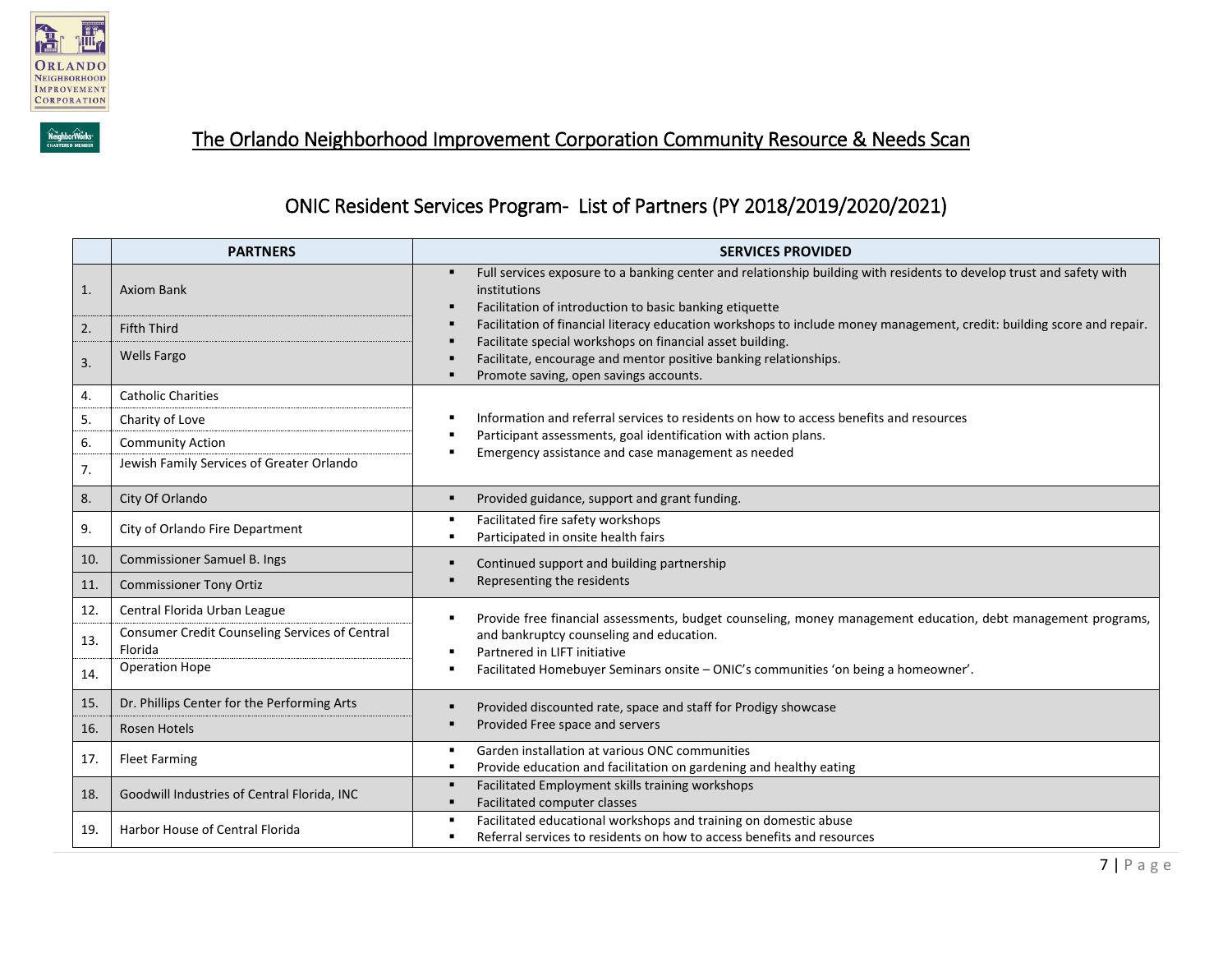

NeighborWorks\*

# The Orlando Neighborhood Improvement Corporation Community Resource & Needs Scan

| 20. | Florida Center for Change                                |                                                                                                                                                                                             |  |  |
|-----|----------------------------------------------------------|---------------------------------------------------------------------------------------------------------------------------------------------------------------------------------------------|--|--|
| 21. | Hear Again America                                       |                                                                                                                                                                                             |  |  |
| 22. | Hope and Help                                            |                                                                                                                                                                                             |  |  |
| 23. | Miracle of Love                                          |                                                                                                                                                                                             |  |  |
| 24. | Harmony Health                                           | Outreach, facilitation of workshops, materials for workshops, staff and health screenings/testing<br>Information and referral services to residents on how to access benefits and resources |  |  |
| 25. | H.A.N.A. (Haitian American Nurses Association)           | Participation health fairs                                                                                                                                                                  |  |  |
| 26. | Center for Multicultural Wellness and Prevention,<br>Inc | Information and referral services to residents on how to access health benefits and care.                                                                                                   |  |  |
| 27. | <b>Community Health Centers</b>                          |                                                                                                                                                                                             |  |  |
| 28. | Orange County Health Department                          |                                                                                                                                                                                             |  |  |
| 29. | <b>Planned Parenthood</b>                                |                                                                                                                                                                                             |  |  |
| 30. | <b>National Alliance of Mental Illness</b>               |                                                                                                                                                                                             |  |  |
| 31. | Heart of Florida United Way                              | Funder of RPP and resource provider to organization and direct services to residents; volunteers<br>٠                                                                                       |  |  |
| 32. | <b>IRS VITA: Tax Consultant</b>                          | Provided training and guidance for the implementation for ONIC's the VITA program<br>$\blacksquare$                                                                                         |  |  |
| 33. | Orange County Supervisor of Elections Election           | Onsite voter's registration<br>٠<br>Outreach, facilitation of workshops and materials for workshops.<br>٠                                                                                   |  |  |
| 34. | <b>American Red Cross</b>                                |                                                                                                                                                                                             |  |  |
| 35. | <b>Seniors First</b>                                     | Information and referral services to residents on how to access benefits and resources<br>Participant assessments, goal identification with action plans.                                   |  |  |
| 36. | <b>Mustard Seed</b>                                      | Emergency assistance and case management as needed                                                                                                                                          |  |  |
| 37. | Salvation Army                                           |                                                                                                                                                                                             |  |  |
| 38. | Second Harvest Food Bank of CF                           | Provides fresh vegetables and produce at discounted cost                                                                                                                                    |  |  |
| 39. | Hebni Nutrition Consultants, Inc.                        | Facilitates onsite food demos                                                                                                                                                               |  |  |
| 40. | Simple Truth Foundation                                  | Facilitates couponing workshops onsite<br>Provided food assistance for families in need                                                                                                     |  |  |
| 41. | Publix                                                   |                                                                                                                                                                                             |  |  |
| 42. | <b>UACDC Prodigy Cultural Arts Program</b>               | Funder of Prodigy program - Orlando (teaching coping skills through the vehicle of art)                                                                                                     |  |  |
| 43. | Disney World                                             | Provided grant funding for youth programming                                                                                                                                                |  |  |
| 44. | Boys and Girls Club of CF                                | Partnerships through program support, and technical assistance with the youth component.                                                                                                    |  |  |
| 45. | <b>Veterans Security Florida</b>                         | Provided onsite patrol & donations/partnering for ONIC's communities<br>٠                                                                                                                   |  |  |